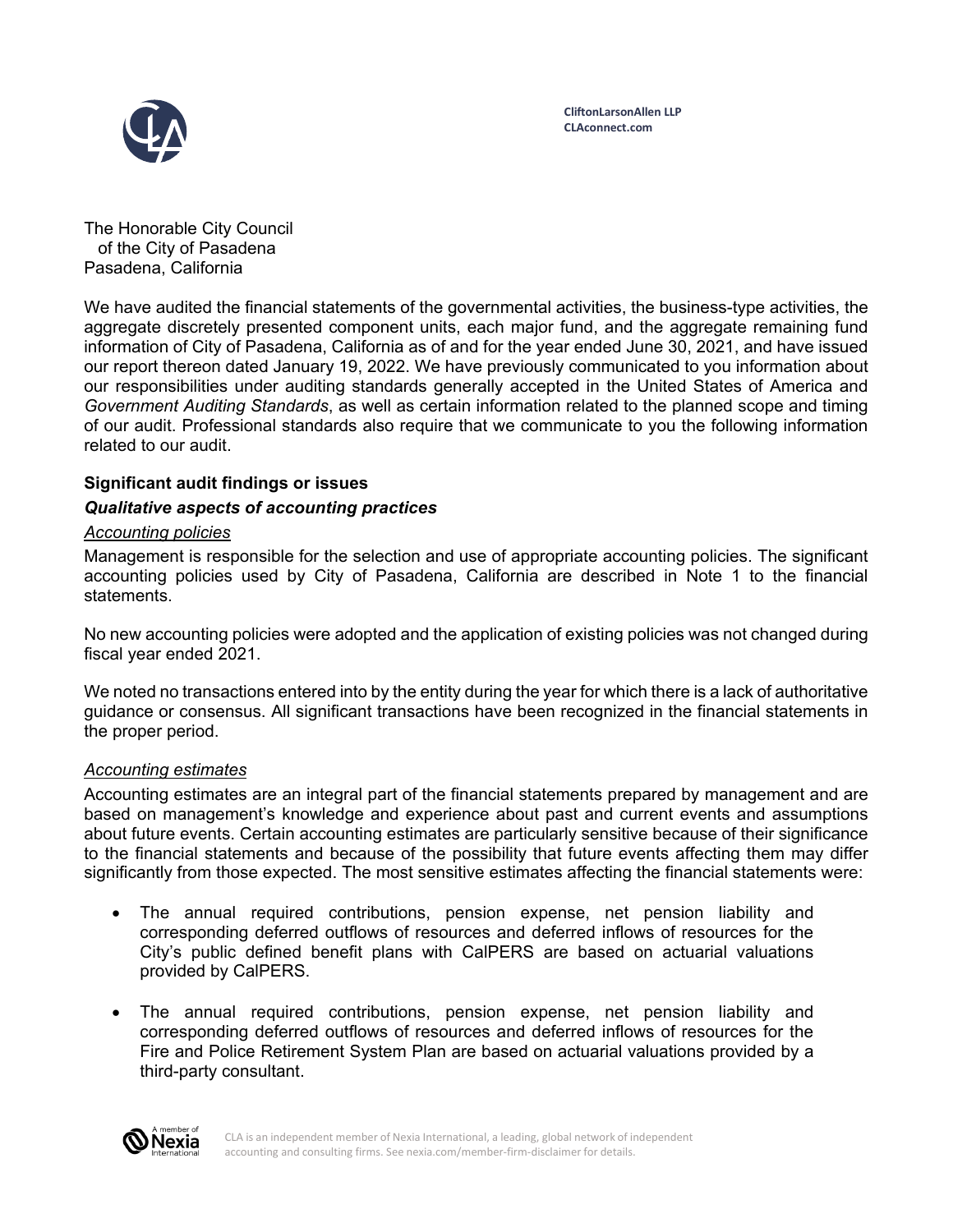- The Other Postemployment Benefit (OPEB) expense, net OPEB liability, and corresponding deferred outflows of resources and deferred inflows of resources for the City's OPEB plans are based on certain actuarial assumptions and methods prepared by an outside consultant.
- Management's estimate of the claims payable liabilities related to workers' compensation claims are based on internal data and/or reports prepared by third-party claims administrators and general liability are based on City Attorney's Office reports.

We evaluated the key factors and assumptions used to develop these estimates in determining that they were reasonable in relation to the financial statements taken as a whole.

### *Financial statement disclosures*

Certain financial statement disclosures are particularly sensitive because of their significance to financial statement users. The most sensitive disclosures affecting the financial statements were:

- The disclosure of the retirement commitments reported in Note 18 to the financial statements
- The disclosure of the claims payable reported in Note 16 to the financial statements
- The disclosure of the OPEB commitments reported in Note 19 to the financial statements

The financial statement disclosures are neutral, consistent, and clear.

#### *Significant unusual transactions*

We identified no significant unusual transactions.

#### *Difficulties encountered in performing the audit*

We encountered no significant difficulties in dealing with management in performing and completing our audit.

#### *Uncorrected misstatements*

Professional standards require us to accumulate all misstatements identified during the audit, other than those that are clearly trivial, and communicate them to the appropriate level of management. The attached schedule summarizes uncorrected misstatements of the financial statements. Management has determined that their effects are immaterial, both individually and in the aggregate, to the financial statements taken as a whole.

#### *Corrected misstatements*

Management did not identify and we did not notify them of any financial statement misstatements detected as a result of audit procedures.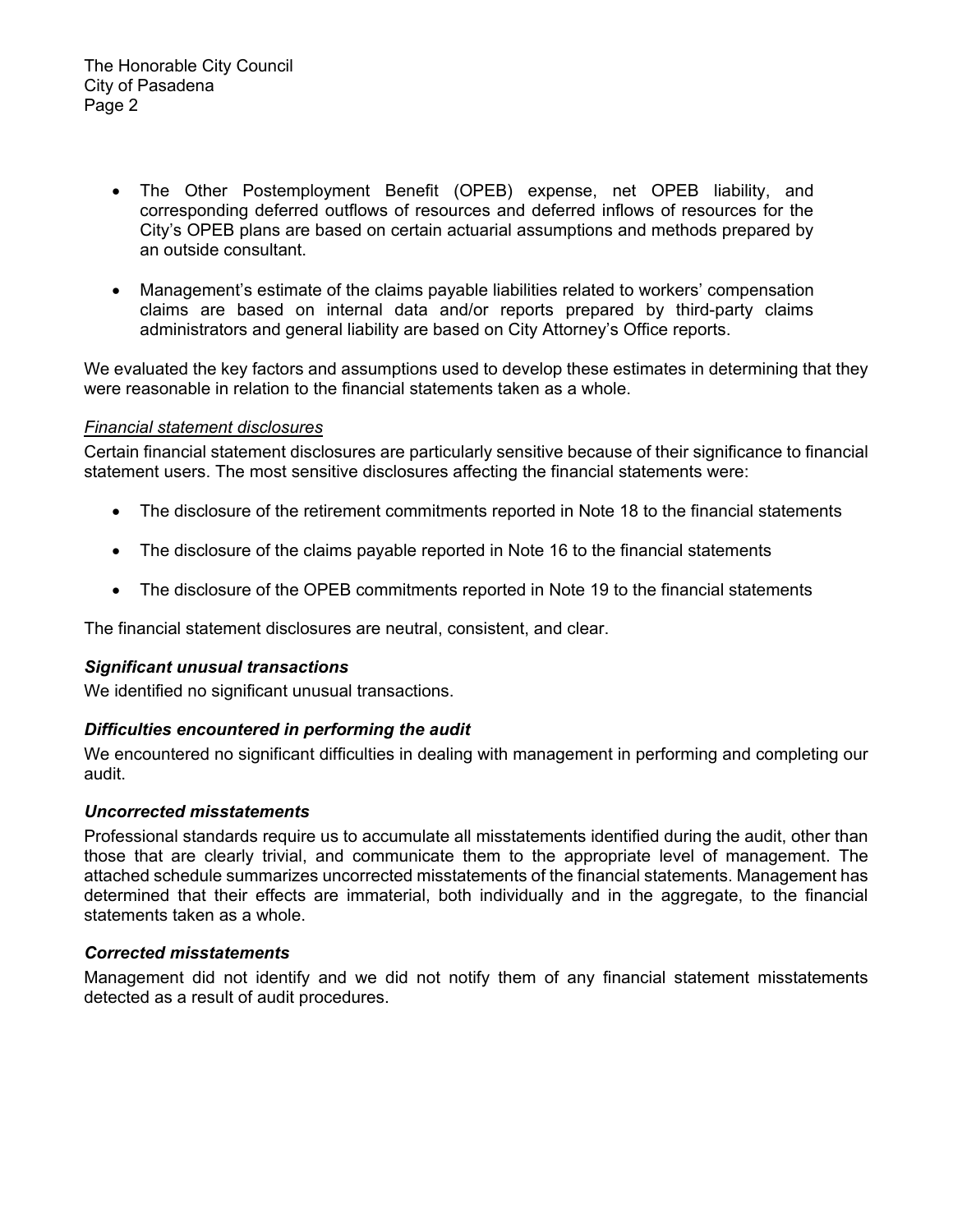#### *Disagreements with management*

For purposes of this communication, a disagreement with management is a disagreement on a financial accounting, reporting, or auditing matter, whether or not resolved to our satisfaction, that could be significant to the financial statements or the auditors' report. No such disagreements arose during our audit.

### *Management representations*

We have requested certain representations from management that are included in the management representation letter dated January 19, 2022.

### *Management consultations with other independent accountants*

In some cases, management may decide to consult with other accountants about auditing and accounting matters, similar to obtaining a "second opinion" on certain situations. If a consultation involves application of an accounting principle to the entity's financial statements or a determination of the type of auditors' opinion that may be expressed on those statements, our professional standards require the consulting accountant to check with us to determine that the consultant has all the relevant facts. To our knowledge, there were no such consultations with other accountants.

# **Audits of group financial statements**

We noted no matters related to the group audit that we consider to be significant to the responsibilities of those charged with governance of the group.

# *Quality of component auditor's work*

There were no instances in which our evaluation of the work of a component auditor gave rise to a concern about the quality of that auditor's work.

# *Limitations on the group audit*

There were no restrictions on our access to information of components or other limitations on the group audit.

# *Significant issues discussed with management prior to engagement*

We generally discuss a variety of matters, including the application of accounting principles and auditing standards, with management each year prior to engagement as the entity's auditors. However, these discussions occurred in the normal course of our professional relationship and our responses were not a condition to our engagement.

# **Other information in documents containing audited financial statements**

With respect to the required supplementary information (RSI) accompanying the financial statements, we made certain inquiries of management about the methods of preparing the RSI, including whether the RSI has been measured and presented in accordance with prescribed guidelines, whether the methods of measurement and preparation have been changed from the prior period and the reasons for any such changes, and whether there were any significant assumptions or interpretations underlying the measurement or presentation of the RSI. We compared the RSI for consistency with management's responses to the foregoing inquiries, the basic financial statements, and other knowledge obtained during the audit of the basic financial statements. Because these limited procedures do not provide sufficient evidence, we did not express an opinion or provide any assurance on the RSI.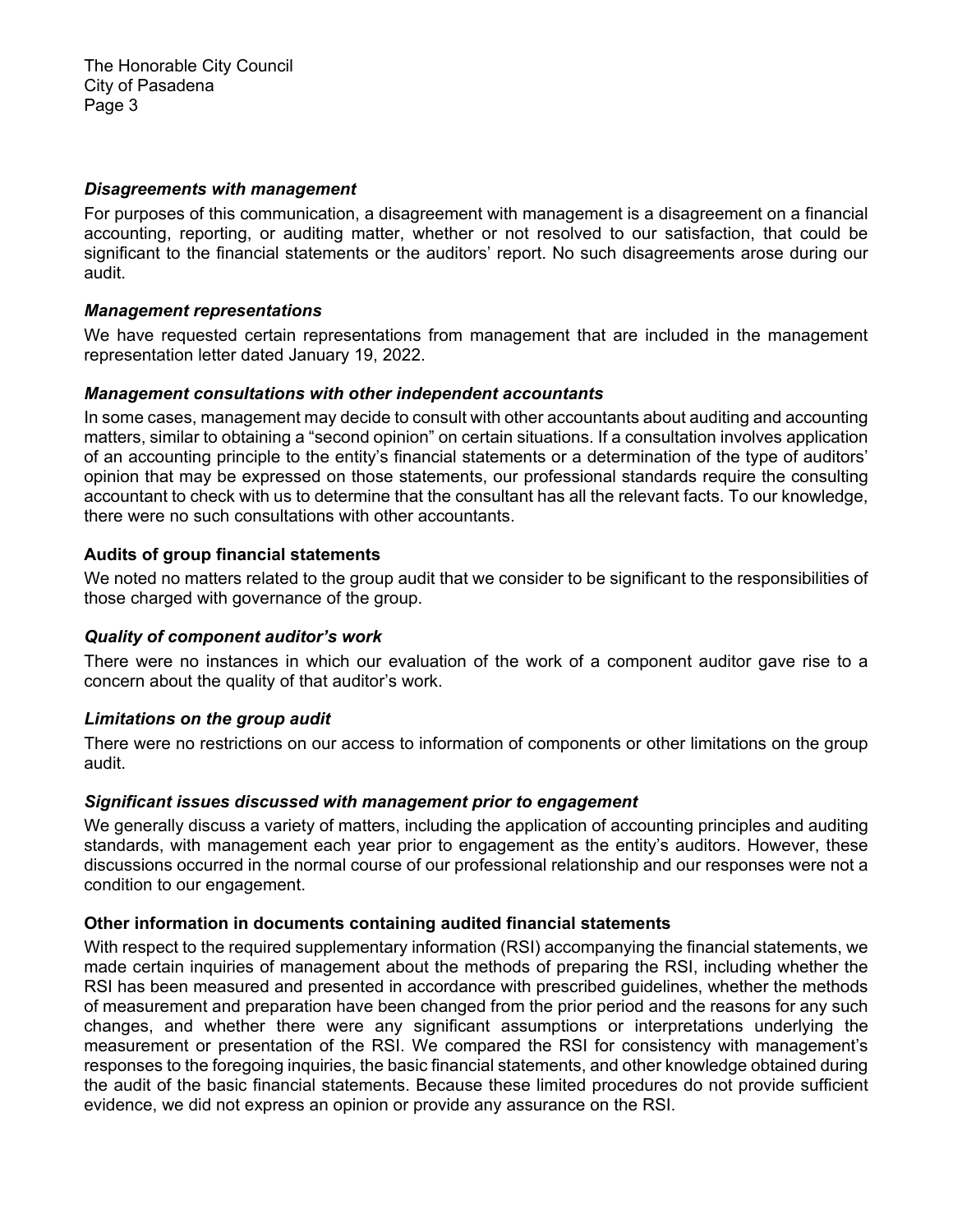With respect to the combining and individual nonmajor fund financial statements and schedules (collectively, the supplementary information) accompanying the financial statements, on which we were engaged to report in relation to the financial statements as a whole, we made certain inquiries of management and evaluated the form, content, and methods of preparing the information to determine that the information complies with accounting principles generally accepted in the United States of America, the method of preparing it has not changed from the prior period or the reasons for such changes, and the information is appropriate and complete in relation to our audit of the financial statements. We compared and reconciled the supplementary information to the underlying accounting records used to prepare the financial statements or to the financial statements themselves. We have issued our report thereon dated January 19, 2022.

The introductory and statistical sections accompanying the financial statements, which are the responsibility of management, were prepared for purposes of additional analysis and are not a required part of the financial statements. Such information was not subjected to the auditing procedures applied in the audit of the financial statements, and, accordingly, we did not express an opinion or provide any assurance on it.

This communication is intended solely for the information and use of the City Council and management of the City of Pasadena, California and is not intended to be, and should not be, used by anyone other than these specified parties.

\* \* \*

Vifton Larson Allen LLP

**CliftonLarsonAllen LLP** 

Irvine, California January 19, 2022